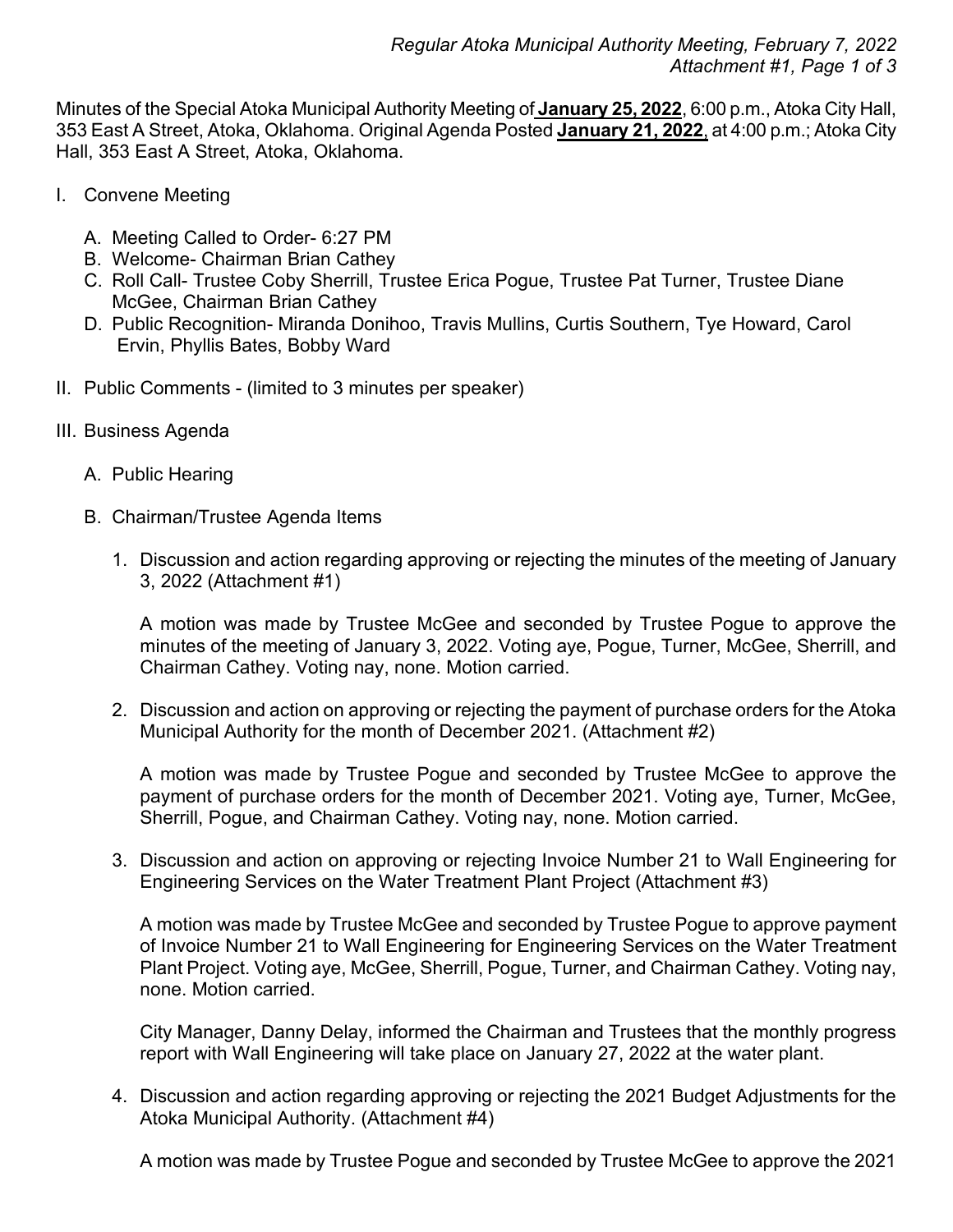Budget Adjustments for the Atoka Municipal Authority. Voting aye, Sherrill, Pogue, Turner, McGee, and Chairman Cathey. Voting nay, motion carried.

5. Discussion and action regarding adopting or rejecting Resolution No. 2022-04; to amend the Atoka Municipal Authority Budget for Fiscal Year 2021. (Attachment #5)

A motion was made by Trustee McGee and seconded by Trustee Pogue to adopt Resolution No. 2022-04; to amend the Atoka Municipal Authority Budget for Fiscal Year 2021. Voting aye, Pogue, Turner, McGee, Sherrill, and Chairman Cathey. Voting nay, none. Motion carried.

6. 6. Discussion and/or Action to declare an emergency pursuant to City Code 7-210 and 61 O.S.§130, due to the sudden and ongoing price increases, and to authorize the purchase of 7,392 feet of 8" SDR 35 PVC Pipe from Utility Supply Co. at a price of \$72,737.28, which was the lowest of three written quotes for the same or similar products. - City Manager (Attachment #6)

City Manager, Danny Delay, explained to the Chairman and Trustees that the City of Atoka has been awarded a \$52,000 REAP grant which will cover the majority of the costs for sewer drainage pipe. Each week prices rise, therefore the City has received three bids good through the week.

A motion was made by Trustee Pogue and seconded by Trustee Sherrill to declare an emergency pursuant to City Code 7-210 and 61 O.S.§130, due to the sudden and ongoing price increases, and to authorize the purchase of 7,392 feet of 8" SDR 35 PVC Pipe from Utility Supply Co. at a price of \$72,737.28, which was the lowest of three written quotes for the same or similar products. Voting aye, Turner, McGee, Sherrill, Pogue, and Chairman Cathey. Voting nay, none. Motion carried.

- C. Public Requested Agenda Items
- IV. Consent Agenda Items None.
- V. Executive Session None.
- VI. New Business None.
- VII. Trustee Comments None.
- VIII. Adjournment

A motion was made by Trustee McGee and seconded by Trustee Pogue to adjourn this meeting at 6:31 PM. Voting aye, Sherrill, Pogue, Turner, McGee, and Chairman Cathey. Voting nay, none. Motion carried.